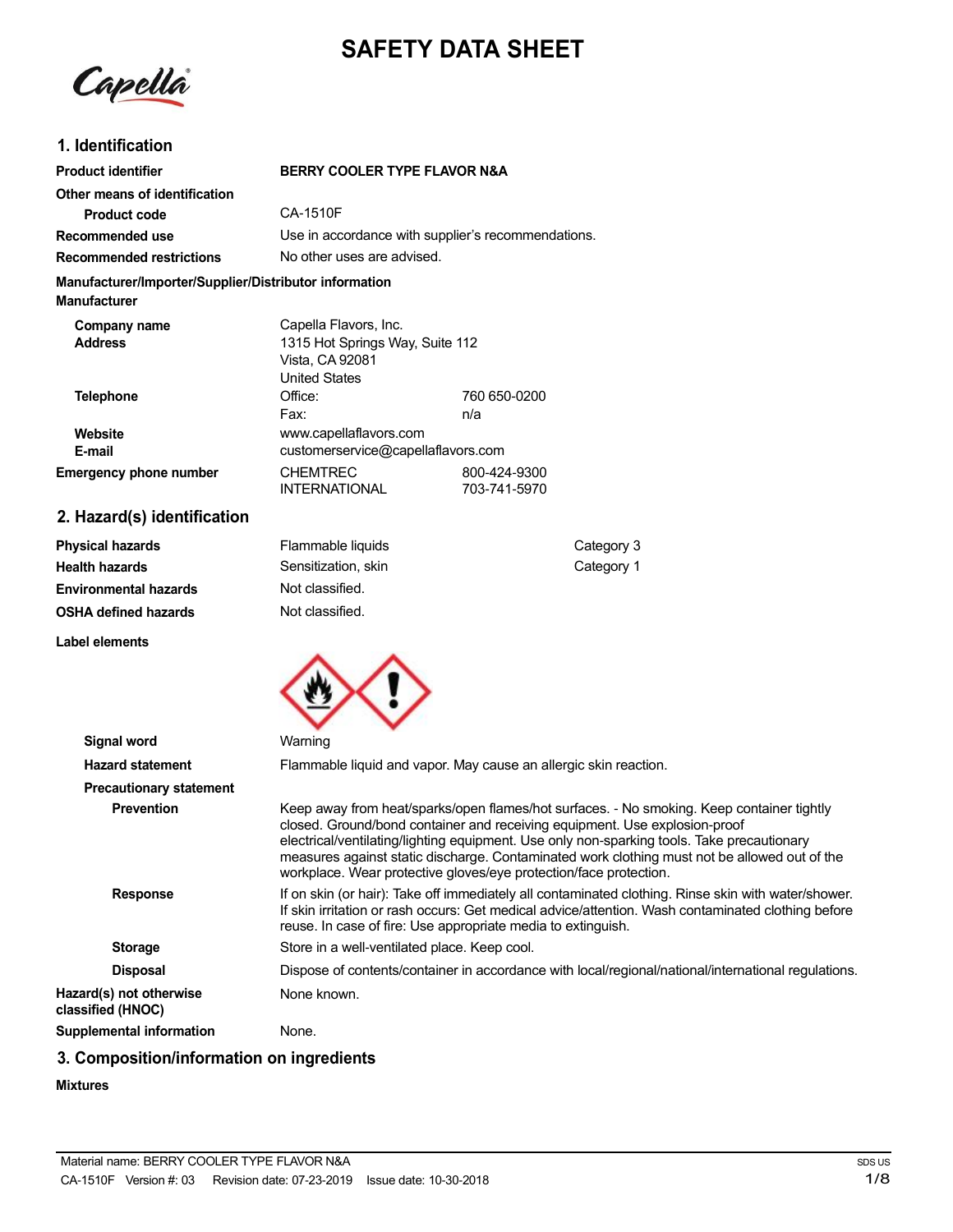| <b>Chemical name</b>                     | Common name and synonyms | <b>CAS number</b> | %         |
|------------------------------------------|--------------------------|-------------------|-----------|
| PROPYLENE GLYCOL<br><b>NOM</b><br>NFI    |                          | $57 - 55 - 6$     | $80 - 90$ |
| #38<br><b>BENZYL ALCOHOL</b><br>NOM NFI  |                          | 100-51-6          | $5 - 10$  |
| MENTHOL CRYSTALS NAT NOP<br>#1120        |                          | 2216-51-5         | $3 - 5$   |
| #67<br>ETHYL ACETATE<br><b>NOM</b>       |                          | 141-78-6          | $1 - 3$   |
| #71<br>ETHYL BUTYRATE<br><b>NOM</b>      |                          | 105-54-4          | $1 - 3$   |
| Other components below reportable levels |                          |                   | $3 - 5$   |

\*Designates that a specific chemical identity and/or percentage of composition has been withheld as a trade secret.

### **4. First-aid measures**

| Inhalation                                                                   | Move to fresh air. Call a physician if symptoms develop or persist.                                                                                                                                                                                                                                                  |
|------------------------------------------------------------------------------|----------------------------------------------------------------------------------------------------------------------------------------------------------------------------------------------------------------------------------------------------------------------------------------------------------------------|
| <b>Skin contact</b>                                                          | Remove contaminated clothing immediately and wash skin with soap and water. In case of<br>eczema or other skin disorders: Seek medical attention and take along these instructions.                                                                                                                                  |
| Eye contact                                                                  | Immediately flush eyes with plenty of water for at least 15 minutes. Remove contact lenses, if<br>present and easy to do. Get medical attention if irritation develops and persists.                                                                                                                                 |
| Ingestion                                                                    | Rinse mouth. Get medical attention if symptoms occur.                                                                                                                                                                                                                                                                |
| <b>Most important</b>                                                        | Direct contact with eyes may cause temporary irritation. May cause an allergic skin reaction.                                                                                                                                                                                                                        |
| symptoms/effects, acute and<br>delayed                                       | Dermatitis, Rash.                                                                                                                                                                                                                                                                                                    |
| Indication of immediate<br>medical attention and special<br>treatment needed | Provide general supportive measures and treat symptomatically. Thermal burns: Flush with water<br>immediately. While flushing, remove clothes which do not adhere to affected area. Call an<br>ambulance. Continue flushing during transport to hospital. Keep victim under observation.<br>Symptoms may be delayed. |
| <b>General information</b>                                                   | Take off all contaminated clothing immediately. Ensure that medical personnel are aware of the<br>material(s) involved, and take precautions to protect themselves. Wash contaminated clothing<br>before reuse.                                                                                                      |
| 5. Fire-fighting measures                                                    |                                                                                                                                                                                                                                                                                                                      |
| Suitable extinguishing media                                                 | Water fog. Alcohol resistant foam. Dry chemical powder. Carbon dioxide (CO2).                                                                                                                                                                                                                                        |
| Unsuitable extinguishing<br>media                                            | Do not use water jet as an extinguisher, as this will spread the fire.                                                                                                                                                                                                                                               |
| Specific hazards arising from<br>the chemical                                | Vapors may form explosive mixtures with air. Vapors may travel considerable distance to a source<br>of ignition and flash back. During fire, gases hazardous to health may be formed.                                                                                                                                |
| Special protective equipment<br>and precautions for firefighters             | Self-contained breathing apparatus and full protective clothing must be worn in case of fire.                                                                                                                                                                                                                        |
| <b>Fire fighting</b><br>equipment/instructions                               | In case of fire and/or explosion do not breathe fumes. Move containers from fire area if you can do<br>so without risk.                                                                                                                                                                                              |
| <b>Specific methods</b>                                                      | Use standard firefighting procedures and consider the hazards of other involved materials.                                                                                                                                                                                                                           |
| <b>General fire hazards</b>                                                  | Flammable liquid and vapor.                                                                                                                                                                                                                                                                                          |

### **6. Accidental release measures**

**Personal precautions, protective equipment and emergency procedures**

Keep unnecessary personnel away. Keep people away from and upwind of spill/leak. Eliminate all ignition sources (no smoking, flares, sparks, or flames in immediate area). Wear appropriate protective equipment and clothing during clean-up. Avoid breathing mist/vapors. Do not touch damaged containers or spilled material unless wearing appropriate protective clothing. Ventilate closed spaces before entering them. Local authorities should be advised if significant spillages cannot be contained. For personal protection, see section 8 of the SDS.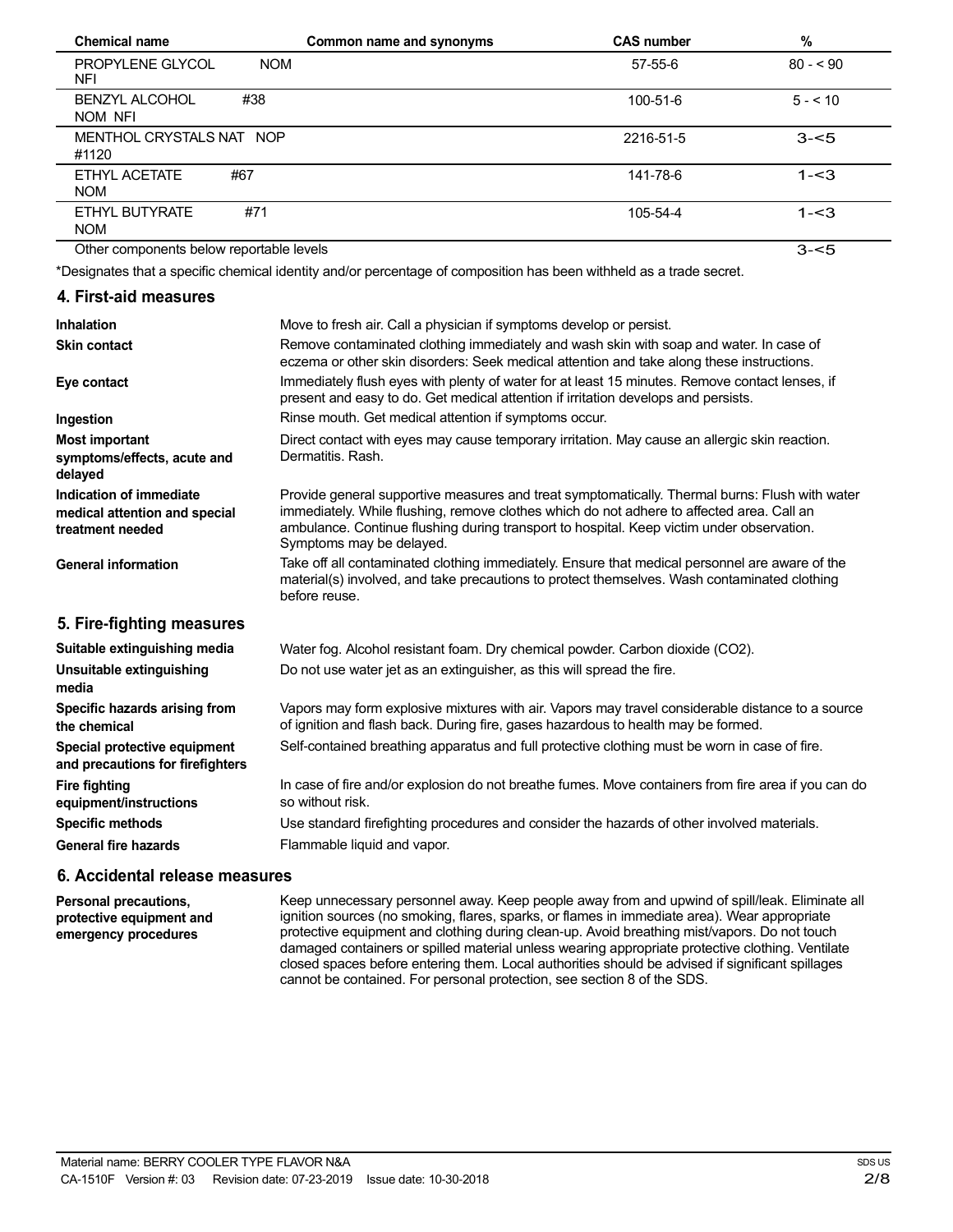| Methods and materials for<br>containment and cleaning up        | Use water spray to reduce vapors or divert vapor cloud drift. Eliminate all ignition sources (no<br>smoking, flares, sparks, or flames in immediate area). Keep combustibles (wood, paper, oil, etc.)<br>away from spilled material. Take precautionary measures against static discharge. Use only<br>non-sparking tools.                                                                                                                                                                                                                                                                                   |
|-----------------------------------------------------------------|--------------------------------------------------------------------------------------------------------------------------------------------------------------------------------------------------------------------------------------------------------------------------------------------------------------------------------------------------------------------------------------------------------------------------------------------------------------------------------------------------------------------------------------------------------------------------------------------------------------|
|                                                                 | Large Spills: Stop the flow of material, if this is without risk. Dike the spilled material, where this is<br>possible. Use a non-combustible material like vermiculite, sand or earth to soak up the product<br>and place into a container for later disposal. Following product recovery, flush area with water.                                                                                                                                                                                                                                                                                           |
|                                                                 | Small Spills: Absorb with earth, sand or other non-combustible material and transfer to containers<br>for later disposal. Wipe up with absorbent material (e.g. cloth, fleece). Clean surface thoroughly to<br>remove residual contamination.                                                                                                                                                                                                                                                                                                                                                                |
|                                                                 | Never return spills to original containers for re-use. For waste disposal, see section 13 of the SDS.                                                                                                                                                                                                                                                                                                                                                                                                                                                                                                        |
| <b>Environmental precautions</b>                                | Avoid discharge into drains, water courses or onto the ground.                                                                                                                                                                                                                                                                                                                                                                                                                                                                                                                                               |
| 7. Handling and storage                                         |                                                                                                                                                                                                                                                                                                                                                                                                                                                                                                                                                                                                              |
| Precautions for safe handling                                   | Do not handle, store or open near an open flame, sources of heat or sources of ignition. Protect<br>material from direct sunlight. When using do not smoke. Explosion-proof general and local exhaust<br>ventilation. Take precautionary measures against static discharges. All equipment used when<br>handling the product must be grounded. Use non-sparking tools and explosion-proof equipment.<br>Avoid breathing mist/vapors. Avoid contact with eyes, skin, and clothing. Avoid prolonged<br>exposure. Wear appropriate personal protective equipment. Observe good industrial hygiene<br>practices. |
| Conditions for safe storage,<br>including any incompatibilities | Keep away from heat, sparks and open flame. Prevent electrostatic charge build-up by using<br>common bonding and grounding techniques. Store in a cool, dry place out of direct sunlight. Store<br>in tightly closed container. Store in a well-ventilated place. Keep in an area equipped with<br>sprinklers. Store away from incompatible materials (see Section 10 of the SDS).                                                                                                                                                                                                                           |

# **8. Exposure controls/personal protection**

### **Occupational exposure limits**

The following constituents are the only constituents of the product which have a PEL, TLV or other recommended exposure limit. At this time, the other constituents have no known exposure limits.

| <b>Components</b>                                       | <b>Type</b>                                                | <b>Value</b> |             |  |
|---------------------------------------------------------|------------------------------------------------------------|--------------|-------------|--|
| ETHYL ACETATE<br>NOM (CAS 141-78-6)<br>#67              | <b>PEL</b>                                                 | 1400 mg/m3   |             |  |
|                                                         |                                                            | 400 ppm      |             |  |
| <b>US. ACGIH Threshold Limit Values</b>                 |                                                            |              |             |  |
| <b>Components</b>                                       | <b>Type</b>                                                | Value        |             |  |
| FTHYI ACFTATF<br>NOM (CAS 141-78-6)<br>#67              | <b>TWA</b>                                                 | 400 ppm      |             |  |
| US. NIOSH: Pocket Guide to Chemical Hazards             |                                                            |              |             |  |
| <b>Components</b>                                       | Type                                                       | <b>Value</b> |             |  |
| <b>ETHYL ACETATE</b><br>NOM (CAS 141-78-6)<br>#67       | <b>TWA</b>                                                 | 1400 mg/m3   |             |  |
|                                                         |                                                            | 400 ppm      |             |  |
|                                                         | US. Workplace Environmental Exposure Level (WEEL) Guides   |              |             |  |
| <b>Components</b>                                       | Type                                                       | Value        | <b>Form</b> |  |
| <b>BENZYL ALCOHOL</b><br>#38 NOM NFI (CAS<br>$100-51-6$ | <b>TWA</b>                                                 | 44.2 mg/m3   |             |  |
|                                                         |                                                            | 10 ppm       |             |  |
| PROPYLENE GLYCOL<br>NOM NFI (CAS 57-55-6)               | <b>TWA</b>                                                 | 10 mg/m3     | Aerosol.    |  |
|                                                         |                                                            |              |             |  |
| <b>Biological limit values</b>                          | No biological exposure limits noted for the ingredient(s). |              |             |  |

#### **US. OSHA Table Z-1 Limits for Air Contaminants (29 CFR 1910.1000)**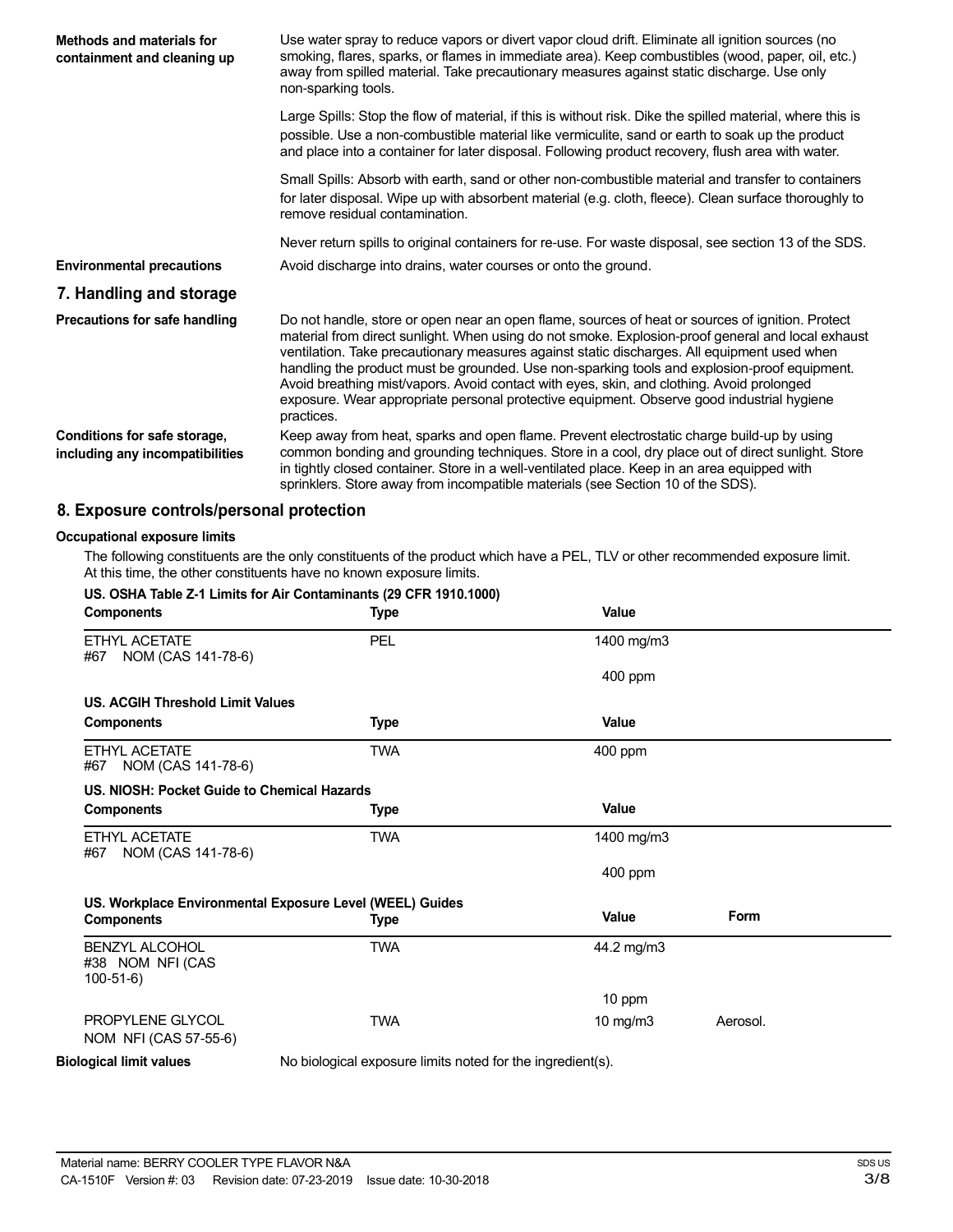| Appropriate engineering<br>controls | Explosion-proof general and local exhaust ventilation. Good general ventilation should be used.<br>Ventilation rates should be matched to conditions. If applicable, use process enclosures, local<br>exhaust ventilation, or other engineering controls to maintain airborne levels below recommended<br>exposure limits. If exposure limits have not been established, maintain airborne levels to an<br>acceptable level. |
|-------------------------------------|------------------------------------------------------------------------------------------------------------------------------------------------------------------------------------------------------------------------------------------------------------------------------------------------------------------------------------------------------------------------------------------------------------------------------|
|                                     | Individual protection measures, such as personal protective equipment                                                                                                                                                                                                                                                                                                                                                        |
| Eye/face protection                 | Face shield is recommended. Wear safety glasses with side shields (or goggles).                                                                                                                                                                                                                                                                                                                                              |
| <b>Skin protection</b>              |                                                                                                                                                                                                                                                                                                                                                                                                                              |
| <b>Hand protection</b>              | Wear appropriate chemical resistant gloves.                                                                                                                                                                                                                                                                                                                                                                                  |
| <b>Other</b>                        | Wear appropriate chemical resistant clothing. Use of an impervious apron is recommended.                                                                                                                                                                                                                                                                                                                                     |
| <b>Respiratory protection</b>       | If engineering controls do not maintain airborne concentrations below recommended exposure<br>limits (where applicable) or to an acceptable level (in countries where exposure limits have not<br>been established), an approved respirator must be worn.                                                                                                                                                                    |
| <b>Thermal hazards</b>              | Wear appropriate thermal protective clothing, when necessary.                                                                                                                                                                                                                                                                                                                                                                |
| General hygiene                     | When using do not smoke. Always observe good personal hygiene measures, such as washing                                                                                                                                                                                                                                                                                                                                      |
| considerations                      | after handling the material and before eating, drinking, and/or smoking. Routinely wash work<br>clothing and protective equipment to remove contaminants. Contaminated work clothing should not<br>be allowed out of the workplace.                                                                                                                                                                                          |

# **9. Physical and chemical properties**

| Appearance                                        |                                               |
|---------------------------------------------------|-----------------------------------------------|
| <b>Physical state</b>                             | Liquid.                                       |
| Form                                              | Liquid.                                       |
| Color                                             | Not available.                                |
| Odor                                              | Not available.                                |
| <b>Odor threshold</b>                             | Not available.                                |
| рH                                                | Not available.                                |
| Melting point/freezing point                      | -74.2 $\degree$ F (-59 $\degree$ C) estimated |
| Initial boiling point and boiling<br>range        | 370.76 °F (188.2 °C) estimated                |
| <b>Flash point</b>                                | 132.4 °F (55.8 °C) Closed Cup                 |
| <b>Evaporation rate</b>                           | Not available.                                |
| Flammability (solid, gas)                         | Not applicable.                               |
| Upper/lower flammability or explosive limits      |                                               |
| <b>Flammability limit - lower</b><br>(%)          | Not available.                                |
| <b>Flammability limit - upper</b><br>$(\%)$       | Not available.                                |
| Explosive limit - lower (%)                       | Not available.                                |
| Explosive limit - upper (%)                       | Not available.                                |
| Vapor pressure                                    | 0.17 hPa estimated                            |
| Vapor density                                     | Not available.                                |
| <b>Relative density</b>                           | Not available.                                |
| Solubility(ies)                                   |                                               |
| Solubility (water)                                | Not available.                                |
| <b>Partition coefficient</b><br>(n-octanol/water) | Not available.                                |
| <b>Auto-ignition temperature</b>                  | 700 °F (371.11 °C) estimated                  |
| <b>Decomposition temperature</b>                  | Not available.                                |
| <b>Viscosity</b>                                  | Not available.                                |
| <b>Other information</b>                          |                                               |
| <b>Explosive properties</b>                       | Not explosive.                                |
| <b>Flammability class</b>                         | Combustible II estimated                      |
| <b>Oxidizing properties</b>                       | Not oxidizing.                                |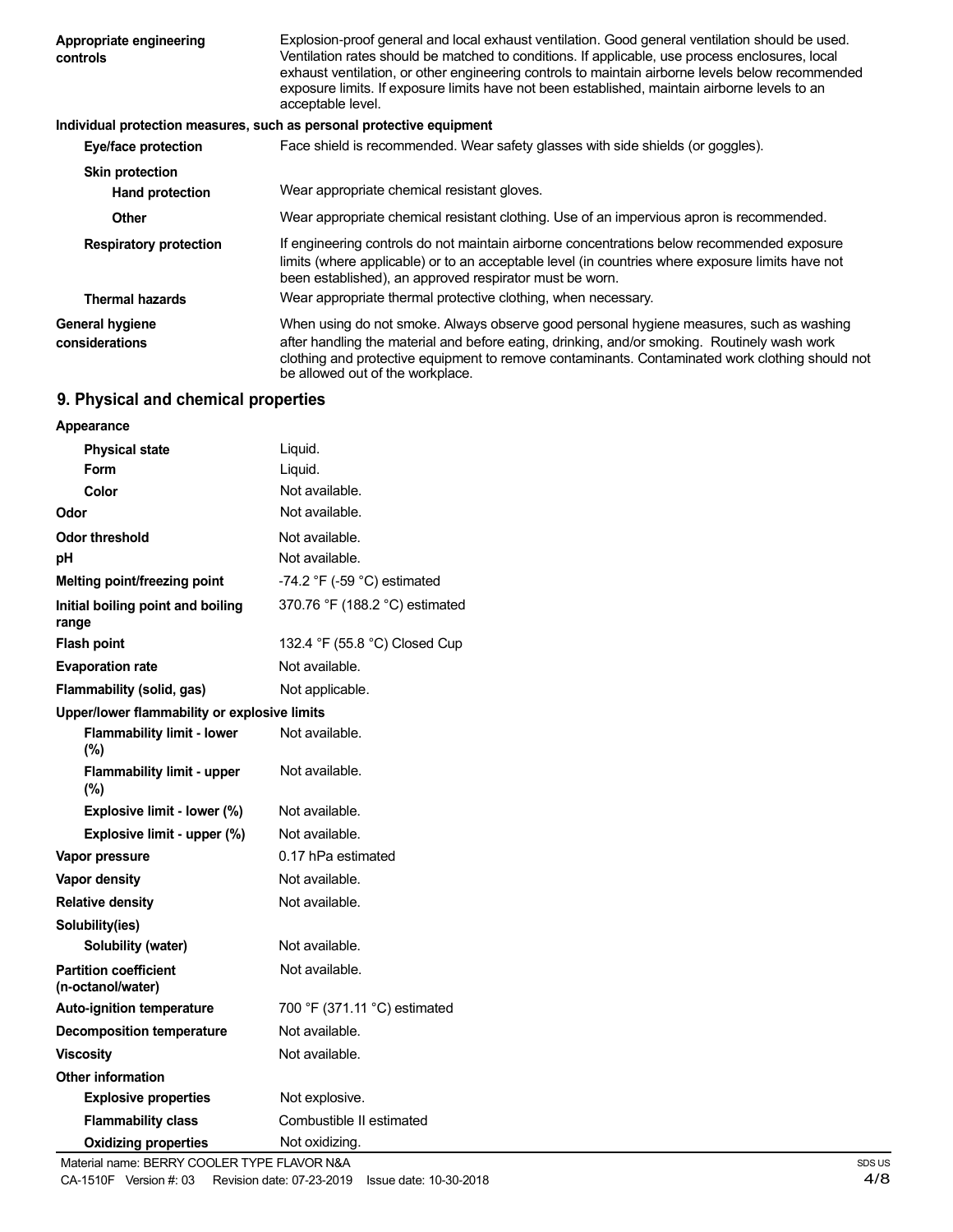| <b>Refractive index</b> | 1.4223 - 1.4523 |
|-------------------------|-----------------|
| <b>Specific gravity</b> | $1 - 1.03$      |

# **10. Stability and reactivity**

| <b>Reactivity</b>                            | The product is stable and non-reactive under normal conditions of use, storage and transport.                                                                            |
|----------------------------------------------|--------------------------------------------------------------------------------------------------------------------------------------------------------------------------|
| <b>Chemical stability</b>                    | Material is stable under normal conditions.                                                                                                                              |
| <b>Possibility of hazardous</b><br>reactions | Hazardous polymerization does not occur.                                                                                                                                 |
| <b>Conditions to avoid</b>                   | Keep away from heat, hot surfaces, sparks, open flames and other ignition sources. Avoid<br>temperatures exceeding the flash point. Contact with incompatible materials. |
| Incompatible materials                       | Strong oxidizing agents.                                                                                                                                                 |
| <b>Hazardous decomposition</b><br>products   | No hazardous decomposition products are known.                                                                                                                           |

# **11. Toxicological information**

### **Information on likely routes of exposure**

| <b>Inhalation</b>                                      | Prolonged inhalation may be harmful.                     |
|--------------------------------------------------------|----------------------------------------------------------|
| <b>Skin contact</b>                                    | May cause an allergic skin reaction.                     |
| Eye contact                                            | Direct contact with eyes may cause temporary irritation. |
| Ingestion                                              | Expected to be a low ingestion hazard.                   |
| Symptoms related to the<br>physical, chemical and<br>. | May cause an allergic skin reaction. Dermatitis. Rash.   |

**physical, chemical and toxicological characteristics**

### **Information on toxicological effects**

### **Acute toxicity**

| <b>Components</b>                                             | <b>Species</b>                                                               | <b>Test Results</b>                                                                      |  |
|---------------------------------------------------------------|------------------------------------------------------------------------------|------------------------------------------------------------------------------------------|--|
| <b>BENZYL ALCOHOL</b>                                         | #38 NOM NFI (CAS 100-51-6)                                                   |                                                                                          |  |
| Acute                                                         |                                                                              |                                                                                          |  |
| Oral                                                          |                                                                              |                                                                                          |  |
| LD50                                                          | Rat                                                                          | 1230 - 3100 mg/kg                                                                        |  |
| MENTHOL CRYSTALS NAT NOP                                      | #1120 (CAS 2216-51-5)                                                        |                                                                                          |  |
| Acute                                                         |                                                                              |                                                                                          |  |
| Oral                                                          |                                                                              |                                                                                          |  |
| LD50                                                          | Rat                                                                          | 3300 mg/kg                                                                               |  |
| Skin corrosion/irritation                                     | Prolonged skin contact may cause temporary irritation.                       |                                                                                          |  |
| Serious eye damage/eye                                        | Direct contact with eyes may cause temporary irritation.                     |                                                                                          |  |
| irritation                                                    |                                                                              |                                                                                          |  |
| Respiratory or skin sensitization                             |                                                                              |                                                                                          |  |
| <b>Respiratory sensitization</b>                              | Not a respiratory sensitizer.                                                |                                                                                          |  |
| <b>Skin sensitization</b>                                     |                                                                              | May cause an allergic skin reaction.                                                     |  |
| Germ cell mutagenicity                                        | mutagenic or genotoxic.                                                      | No data available to indicate product or any components present at greater than 0.1% are |  |
| Carcinogenicity                                               |                                                                              | Not classifiable as to carcinogenicity to humans.                                        |  |
| <b>IARC Monographs. Overall Evaluation of Carcinogenicity</b> |                                                                              |                                                                                          |  |
| Not listed.                                                   |                                                                              |                                                                                          |  |
|                                                               | OSHA Specifically Regulated Substances (29 CFR 1910.1001-1052)               |                                                                                          |  |
| Not regulated.                                                |                                                                              |                                                                                          |  |
|                                                               | US. National Toxicology Program (NTP) Report on Carcinogens                  |                                                                                          |  |
| Not listed.                                                   |                                                                              |                                                                                          |  |
| <b>Reproductive toxicity</b>                                  | This product is not expected to cause reproductive or developmental effects. |                                                                                          |  |
| Specific target organ toxicity -<br>single exposure           | Not classified.                                                              |                                                                                          |  |
| Specific target organ toxicity -<br>repeated exposure         | Not classified.                                                              |                                                                                          |  |
|                                                               |                                                                              |                                                                                          |  |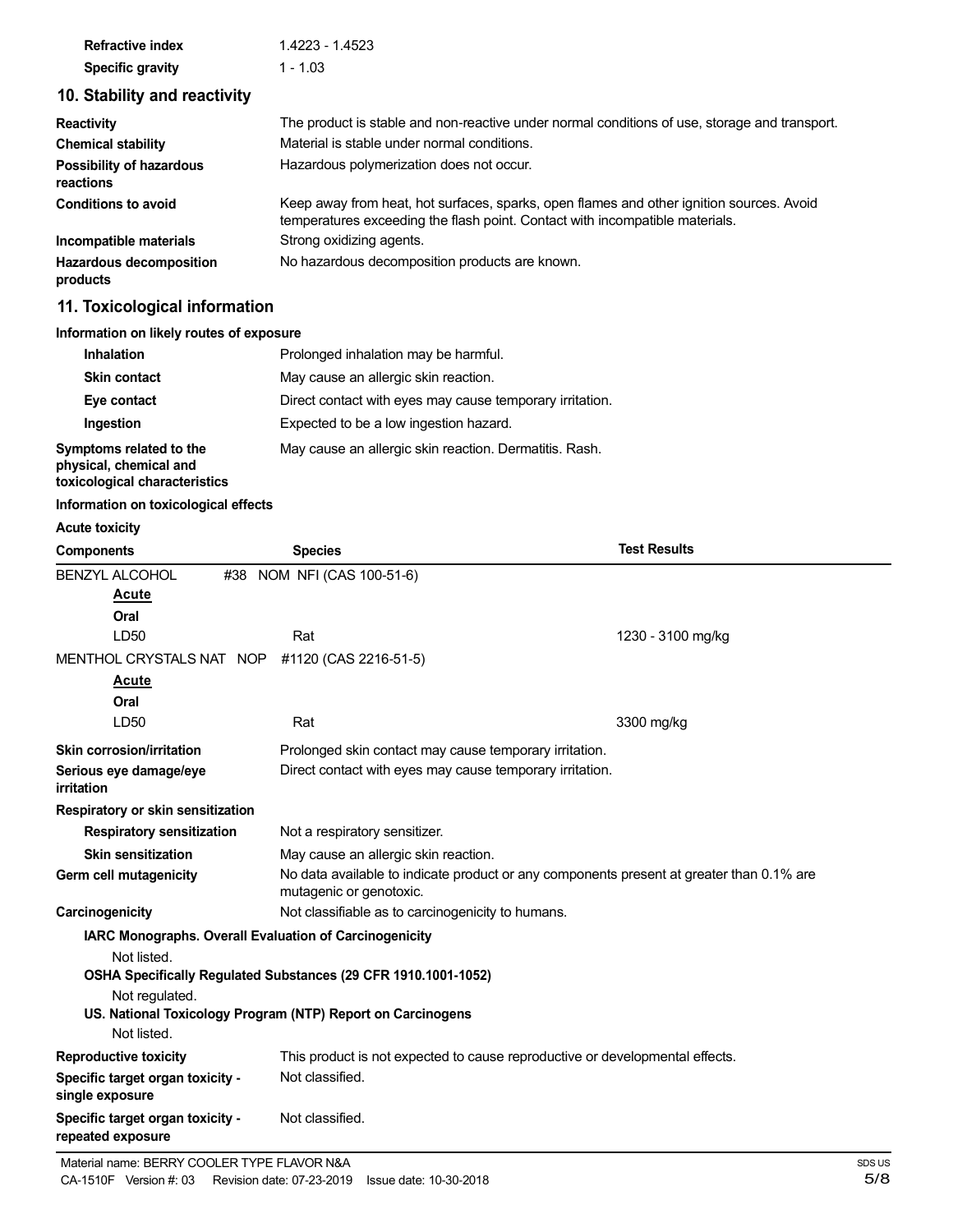| <b>Aspiration hazard</b>                                                                                 | Not an aspiration hazard.                                                                                                                                                                                                                                                                                                                                                                     |  |  |
|----------------------------------------------------------------------------------------------------------|-----------------------------------------------------------------------------------------------------------------------------------------------------------------------------------------------------------------------------------------------------------------------------------------------------------------------------------------------------------------------------------------------|--|--|
| <b>Chronic effects</b>                                                                                   | Prolonged inhalation may be harmful.                                                                                                                                                                                                                                                                                                                                                          |  |  |
| 12. Ecological information                                                                               |                                                                                                                                                                                                                                                                                                                                                                                               |  |  |
| <b>Ecotoxicity</b>                                                                                       | The product is not classified as environmentally hazardous. However, this does not exclude the<br>possibility that large or frequent spills can have a harmful or damaging effect on the environment.                                                                                                                                                                                         |  |  |
| Persistence and degradability                                                                            | No data is available on the degradability of any ingredients in the mixture.                                                                                                                                                                                                                                                                                                                  |  |  |
| <b>Bioaccumulative potential</b>                                                                         |                                                                                                                                                                                                                                                                                                                                                                                               |  |  |
| Partition coefficient n-octanol / water (log Kow)                                                        |                                                                                                                                                                                                                                                                                                                                                                                               |  |  |
| BENZYL ALCOHOL<br>ETHYL ACETATE<br>#67<br>ETHYL BUTYRATE<br>MENTHOL CRYSTALS NAT NOP<br>PROPYLENE GLYCOL | 1.1<br>#38 NOM NFI<br>0.73<br><b>NOM</b><br>#71 NOM<br>1.73<br>#1120<br>3.3<br>NOM NFI<br>$-0.92$                                                                                                                                                                                                                                                                                             |  |  |
| <b>Mobility in soil</b>                                                                                  | No data available.                                                                                                                                                                                                                                                                                                                                                                            |  |  |
| Other adverse effects                                                                                    | No other adverse environmental effects (e.g. ozone depletion, photochemical ozone creation<br>potential, endocrine disruption, global warming potential) are expected from this component.                                                                                                                                                                                                    |  |  |
| 13. Disposal considerations                                                                              |                                                                                                                                                                                                                                                                                                                                                                                               |  |  |
| <b>Disposal instructions</b>                                                                             | Collect and reclaim or dispose in sealed containers at licensed waste disposal site. Incinerate the<br>material under controlled conditions in an approved incinerator. Do not incinerate sealed<br>containers. If discarded, this product is considered a RCRA ignitable waste, D001. Dispose of<br>contents/container in accordance with local/regional/national/international regulations. |  |  |
| Local disposal regulations                                                                               | Dispose in accordance with all applicable regulations.                                                                                                                                                                                                                                                                                                                                        |  |  |
| Hazardous waste code                                                                                     | D001: Waste Flammable material with a flash point <140 F<br>D002: Waste Corrosive material [pH <= 2 or = > 12.5, or corrosive to steel]<br>The waste code should be assigned in discussion between the user, the producer and the waste<br>disposal company.                                                                                                                                  |  |  |
| Waste from residues / unused<br>products                                                                 | Dispose of in accordance with local regulations. Empty containers or liners may retain some<br>product residues. This material and its container must be disposed of in a safe manner (see:<br>Disposal instructions).                                                                                                                                                                        |  |  |
| <b>Contaminated packaging</b>                                                                            | Since emptied containers may retain product residue, follow label warnings even after container is<br>emptied. Empty containers should be taken to an approved waste handling site for recycling or<br>disposal.                                                                                                                                                                              |  |  |
| 14. Transport information                                                                                |                                                                                                                                                                                                                                                                                                                                                                                               |  |  |
| <b>DOT</b>                                                                                               |                                                                                                                                                                                                                                                                                                                                                                                               |  |  |
| UN number                                                                                                | <b>UN1197</b>                                                                                                                                                                                                                                                                                                                                                                                 |  |  |
| UN proper shipping name                                                                                  | Extracts, flavoring, liquid                                                                                                                                                                                                                                                                                                                                                                   |  |  |
| Transport hazard class(es)<br><b>Class</b>                                                               | 3                                                                                                                                                                                                                                                                                                                                                                                             |  |  |
| <b>Subsidiary risk</b>                                                                                   |                                                                                                                                                                                                                                                                                                                                                                                               |  |  |
| Label(s)                                                                                                 | 3                                                                                                                                                                                                                                                                                                                                                                                             |  |  |
| <b>Packing group</b>                                                                                     | III                                                                                                                                                                                                                                                                                                                                                                                           |  |  |
| Special precautions for user                                                                             | Read safety instructions, SDS and emergency procedures before handling.                                                                                                                                                                                                                                                                                                                       |  |  |
| <b>Special provisions</b><br><b>Packaging exceptions</b>                                                 | B1, IB3, T2, TP1<br>150                                                                                                                                                                                                                                                                                                                                                                       |  |  |
| Packaging non bulk                                                                                       | 203                                                                                                                                                                                                                                                                                                                                                                                           |  |  |
| Packaging bulk                                                                                           | 242                                                                                                                                                                                                                                                                                                                                                                                           |  |  |
| <b>IATA</b>                                                                                              |                                                                                                                                                                                                                                                                                                                                                                                               |  |  |
| <b>UN number</b><br>UN proper shipping name<br>Transport hazard class(es)                                | <b>UN1197</b><br>Extracts, flavouring, liquid                                                                                                                                                                                                                                                                                                                                                 |  |  |
| <b>Class</b>                                                                                             | 3                                                                                                                                                                                                                                                                                                                                                                                             |  |  |
| Subsidiary risk                                                                                          | ÷,                                                                                                                                                                                                                                                                                                                                                                                            |  |  |
| Packing group<br><b>Environmental hazards</b>                                                            | III<br>No.                                                                                                                                                                                                                                                                                                                                                                                    |  |  |
| <b>ERG Code</b>                                                                                          | 3L                                                                                                                                                                                                                                                                                                                                                                                            |  |  |
| Special precautions for user                                                                             | Read safety instructions, SDS and emergency procedures before handling.                                                                                                                                                                                                                                                                                                                       |  |  |
|                                                                                                          |                                                                                                                                                                                                                                                                                                                                                                                               |  |  |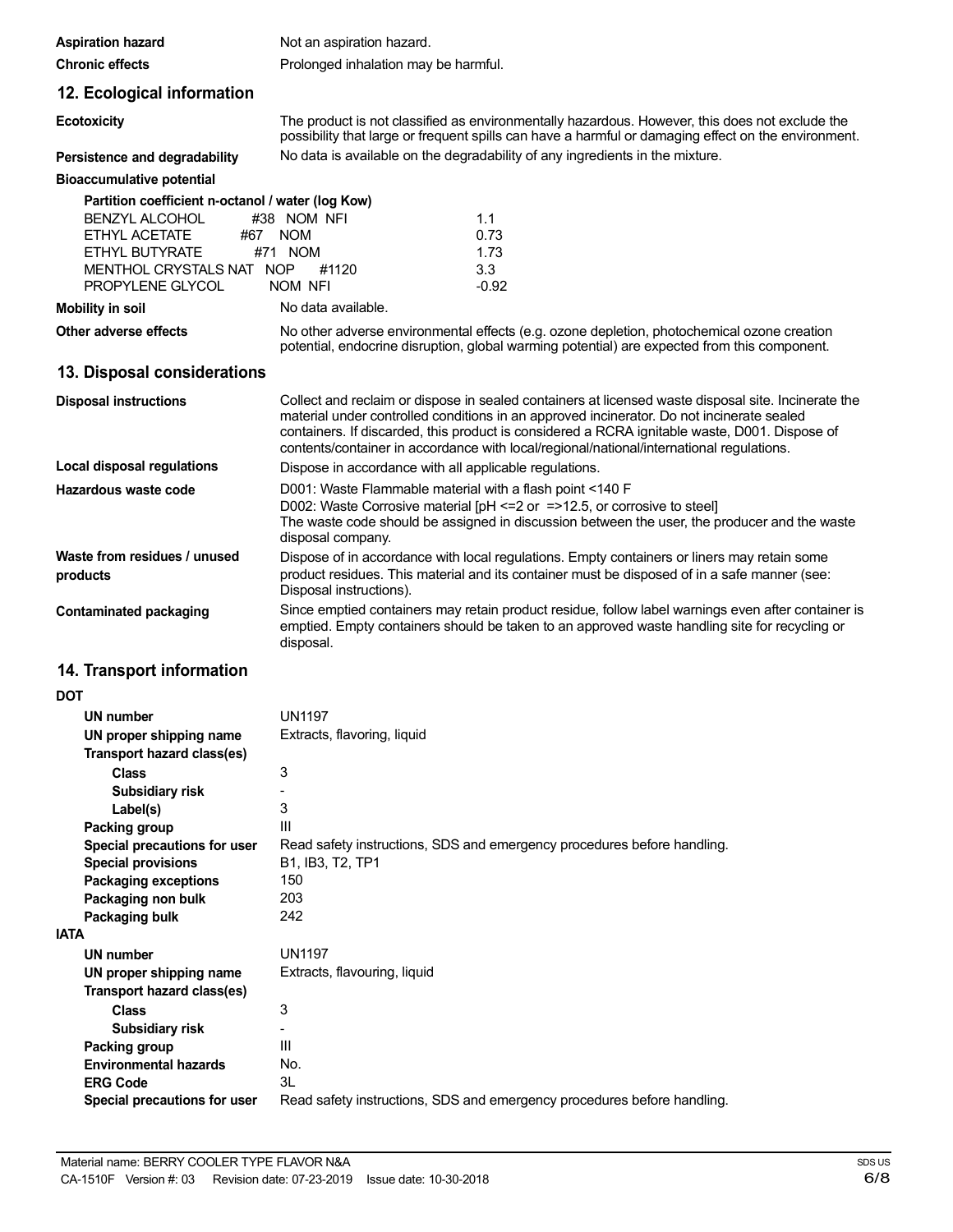| Other information               |                                                                                                       |
|---------------------------------|-------------------------------------------------------------------------------------------------------|
| Passenger and cargo<br>aircraft | Allowed with restrictions.                                                                            |
| Cargo aircraft only             | Allowed with restrictions.                                                                            |
| <b>IMDG</b>                     |                                                                                                       |
| <b>UN number</b>                | <b>UN1197</b>                                                                                         |
| UN proper shipping name         | EXTRACTS, FLAVOURING, LIQUID                                                                          |
| Transport hazard class(es)      |                                                                                                       |
| <b>Class</b>                    | 3                                                                                                     |
| <b>Subsidiary risk</b>          | ÷.                                                                                                    |
| Packing group                   | III                                                                                                   |
| <b>Environmental hazards</b>    |                                                                                                       |
| <b>Marine pollutant</b>         | No.                                                                                                   |
| <b>EmS</b>                      | $F-E$ , S-D                                                                                           |
| Special precautions for user    | Read safety instructions, SDS and emergency procedures before handling.                               |
| Transport in bulk according to  | Not established.                                                                                      |
| Annex II of MARPOL 73/78 and    |                                                                                                       |
| the IBC Code                    |                                                                                                       |
| <b>DOT</b>                      |                                                                                                       |
| <b>FLAMMABLE LIQUID</b>         |                                                                                                       |
| <b>IATA; IMDG</b>               |                                                                                                       |
|                                 |                                                                                                       |
| 15. Regulatory information      |                                                                                                       |
| <b>US federal regulations</b>   | This product is a "Hazardous Chemical" as defined by the OSHA Hazard C<br>Standard, 29 CFR 1910.1200. |

**zard Communication** 

### **Toxic Substances Control Act (TSCA)**

**TSCA Section 12(b) Export Notification (40 CFR 707, Subpt. D)**

Not regulated.

| <b>CERCLA Hazardous Substance List (40 CFR 302.4)</b> |     |                    |         |  |  |
|-------------------------------------------------------|-----|--------------------|---------|--|--|
| ETHYL ACETATE                                         | #67 | NOM (CAS 141-78-6) | Listed. |  |  |

**SARA 304 Emergency release notification**

Not regulated.

**OSHA Specifically Regulated Substances (29 CFR 1910.1001-1052)**

Not regulated.

**Superfund Amendments and Reauthorization Act of 1986 (SARA)**

**SARA 302 Extremely hazardous substance**

Not listed.

**SARA 311/312 Hazardous chemical** No (Exempt)